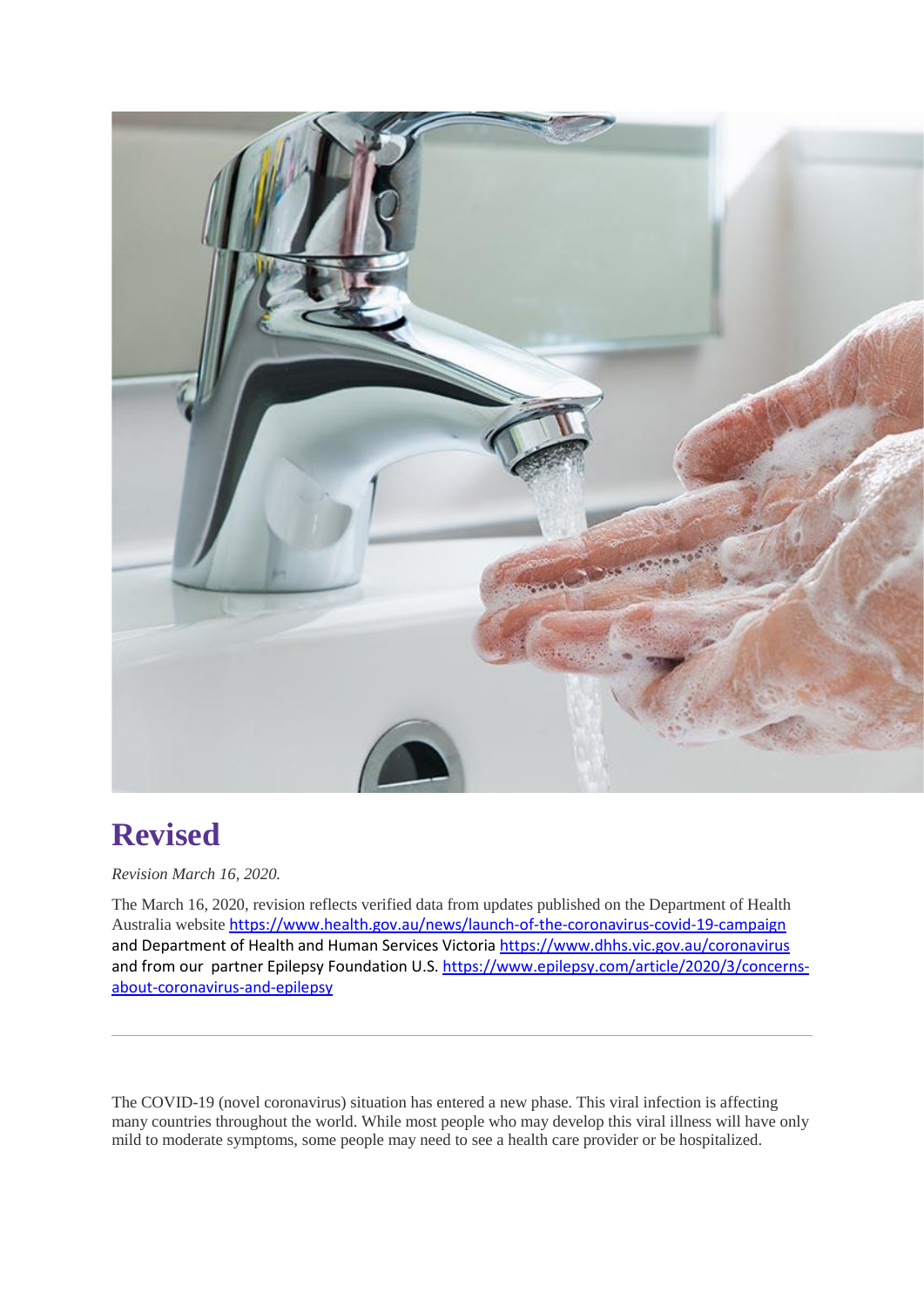The focus by the Department of Health Australia and all of us, is on slowing down the spread of COVID-19 and ensuring people can receive the care they need. The word "community mitigation" is used to describe the process of slowing down the spread of the virus. Each community is or will be offering guidance for their area, and the Department of Health Australia has updated recommendations about what people and community leaders should know. Here are the latest answers to questions you may have about COVID-19 and epilepsy.

# **Are people with epilepsy at higher risk of developing COVID-19 (coronavirus)?**

Epilepsy is a "family" of many different disorders that lead to seizures. Some people will have easily controlled seizures, have no other health problems, and become seizure-free on medications. Or they may have epilepsy with occasional seizures but no other health problems. For these people, the available data suggests that just having epilepsy alone

- 1. Does not increase the risk of getting COVID-19 AND
- 2. Does not increase the severity of COVID-19

Some people with epilepsy regardless of seizure control have other health conditions that put them at higher risk from COVID-19.

- They may be taking medicines to control seizures that also affect their immune system (for example, ACTH, steroids, immunotherapies). Or they may have other neurological or developmental issues that affect their immunity. People in these situations are at greater risk of developing more severe symptoms with viral illnesses.
- People with epilepsy may have other medical problems that could place them at higher risk of developing more severe symptoms with COVID-19.
	- o For example, people who have problems swallowing or frequently inhale food or liquids into their lungs (aspiration) are at higher risk for pneumonia.
	- o People with diabetes or underlying heart or lung problems also appear to be at higher risk for severe COVID-19.

If you have specific concerns about how COVID-19 could affect your epilepsy or other health conditions, you should contact your healthcare provider.

#### **Can COVID-19 increase seizures if a person gets the virus?**

When a person with epilepsy gets sick with another illness, especially with a fever, they may notice a change or increase in their seizures.

- The illness is a physical and emotional stressor to the body that could make seizures more likely. The same happens if someone is sick with COVID-19.
- Other triggers may include
	- o Not eating or drinking normally
	- o Not being able to take medications regularly (for example, if vomiting is a problem)
	- o Not being able to sleep well
- Worry and anxiety about seizures and COVID-19 may affect people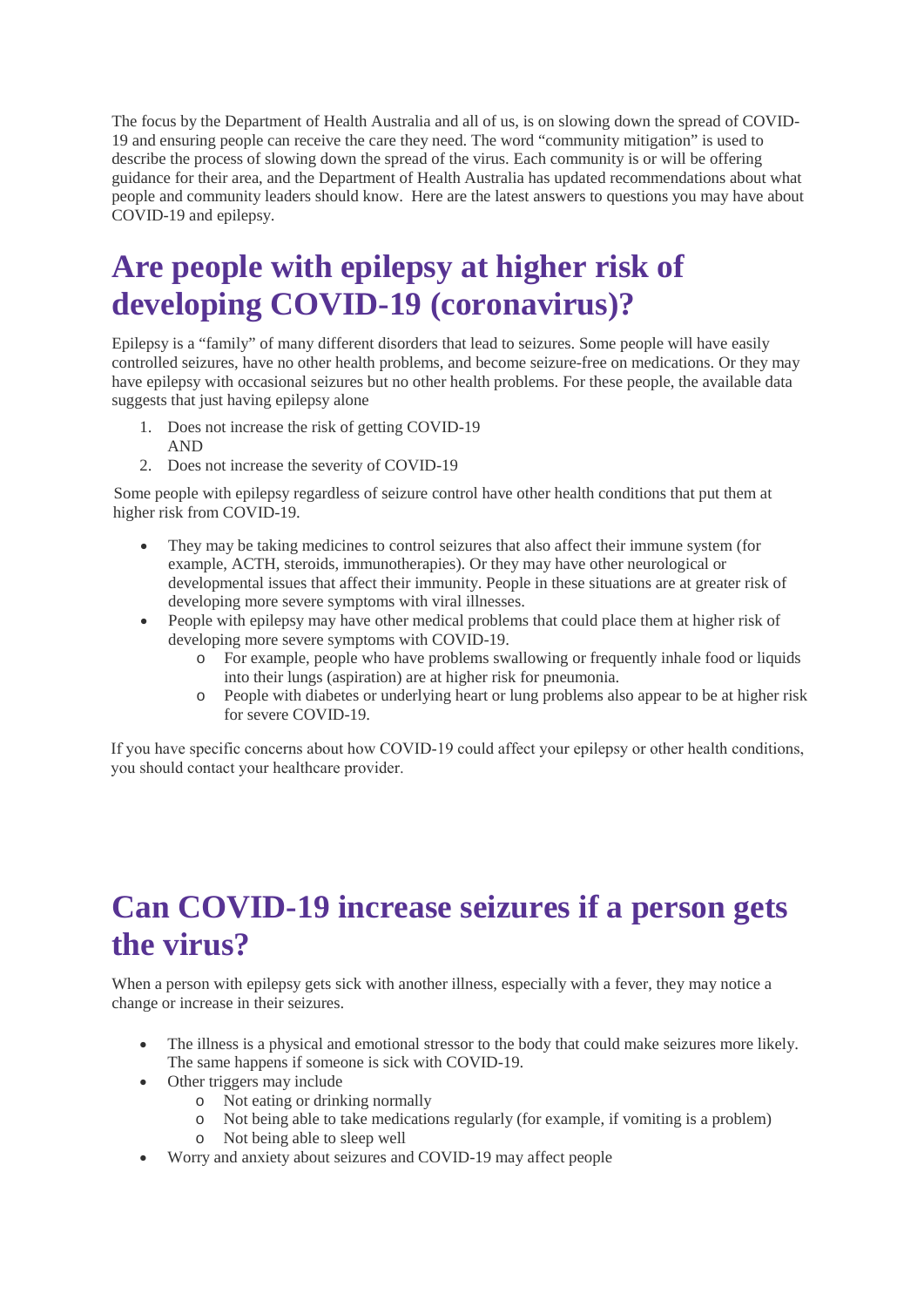Preliminary information from countries where outbreaks have occurred suggests that the risk of worsening seizures with COVID-19 appears to be low for most people with epilepsy.

# **What should be done if seizures change or increase?**

If you or a loved one develop COVID-19 and notice changes in seizures, contact your epilepsy health care provider, as well as your primary care provider.

- Call your providers first. Don't just go to their office without an appointment this could put other people at risk for getting the virus.
- Don't go to a hospital emergency department on your own unless it is an emergency. Many times you can be treated at home.
- Treating the symptoms of the viral illness is especially important. Make sure you can eat, drink, sleep, and take medicines regularly.
- If needed, your provider may recommend an adjustment in seizure medicine or recommend an emergency medication to use during periods of increased seizures. If you already have been prescribed an emergency medication, talk to your pharmacist about an emergency supply.
- If you are worried about going to a hospital or health care appointment, ask your provider if they have phone or video visits. These are usually called telehealth visits.
	- o If this is a routine visit, ask your provider if it is safe to postpone or reschedule the appointment.
- However, just like any other time, if you or a loved one have an emergency such as seizures lasting too long or more seizures than usual, seek emergency help.

#### **Are there shortages in seizure medicines in Australia?**

There are no reported shortages of seizure medicines in Australia. The Australian Government Department of Health Therapeutic Goods Administration (TGA) is monitoring this closely. You can view updates on this website <https://apps.tga.gov.au/prod/MSI/search> . In the case of isolated shortages, you should discuss shipment options with your pharmacist, pharmaceutical manufacturer or doctor.

## **If COVID-19 is in my community, what should I do?**

Please follow the Department of Health Australia website.

<https://www.health.gov.au/news/launch-of-the-coronavirus-covid-19-campaign>

- You may need to stay home for a period of time. Follow your local public health recommendations.
- Avoid crowds and being too close to other people. This is called social distancing.
- Update your seizure action plan for what to do if there is a change in seizures and who to call.
- Talk to your healthcare provider about an extra supply of prescription medications.
- Keep supplies of any over the counter (OTC) medicines you normally take. Do NOT take any new OTC medicines without talking to your provider.
- Look into ways to have food and other things you need delivered to you.
- Stay in touch with family, friends or someone who can check on you if needed.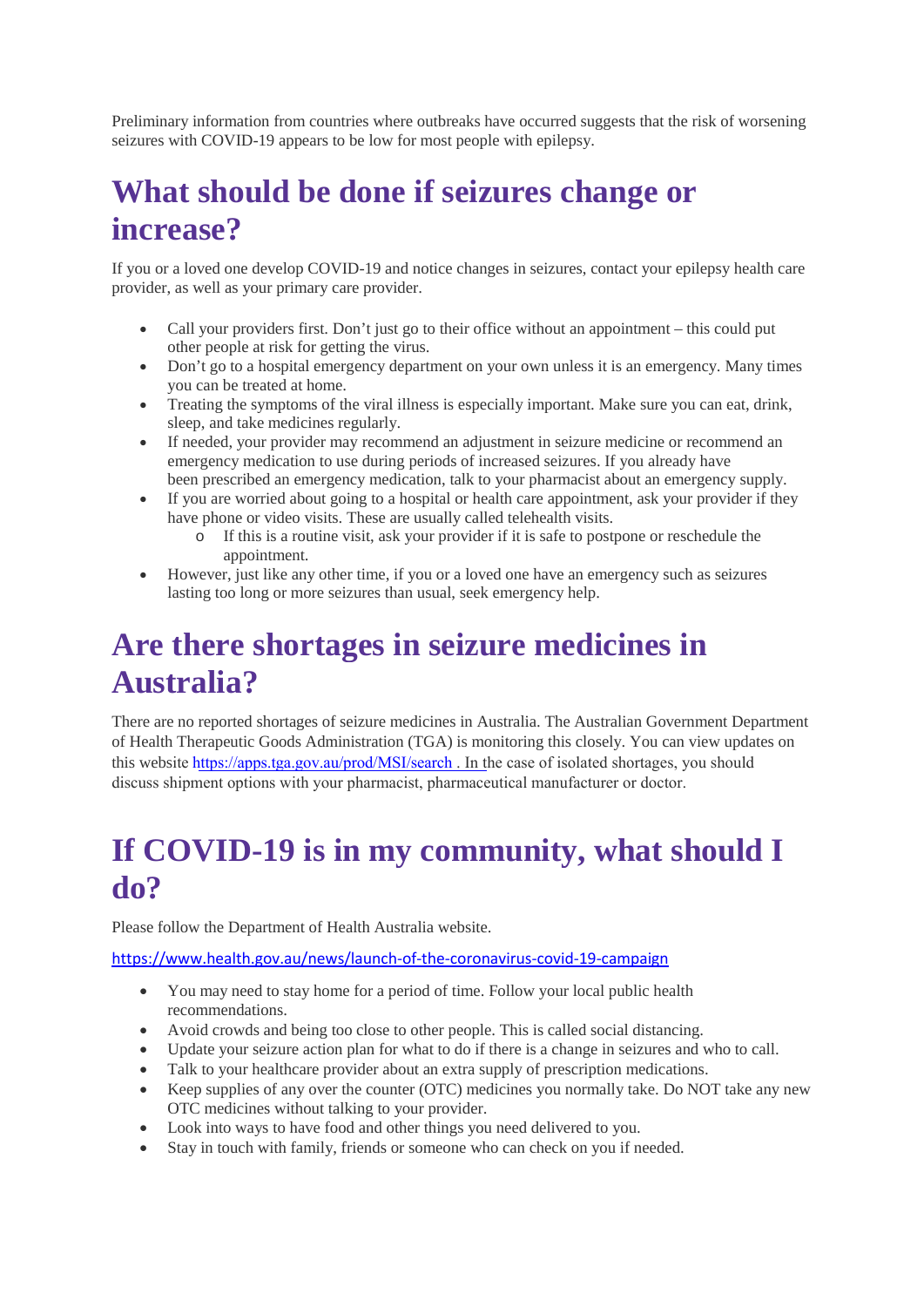## **If I or my loved one is at risk for developing a serious form of COVID-19, should I take extra precautions?**

- Follow the precautions outlined by the Department of Health Australia.
- Review your information with your health care provider about what to do if seizures change.
- Talk to your health care team for specific recommendations.
- Look into options to stay at home if feasible.
- If another member of your direct family who lives with you becomes ill
	- o Can they stay with someone else? If not possible, each person should have their own room, use separate bathrooms, and wash their hands frequently.
	- o Review the Department of Health Australia guidelines
- If you or a loved one with epilepsy attends a work or day program in your community, talk to the agency about alternatives. Do they offer small group activities or can they participate in some form of home activity?
- If you or your loved one live in a group setting (group home, assisted living, or other long-term care facility), talk to the administrator and medical staff of the facility. Find out what precautions are being taken. If you have concerns about these, talk to your own health care team to see if any adjustments are needed.
- If you have help come into your home, follow common sense and make sure people helping you are following good health practices. Talk to the agency responsible for the people coming into your home so you know what to expect and can share your concerns.
- Have a back-up plan for help in the home too.

### **How do I protect myself from getting sick?**

It is flu season and respiratory illnesses are common. Follow these common-sense tips to protect yourself from getting sick.

- Make sure you've had a flu vaccine.
- Wash your hands regularly to prevent the spread of germs.
- Avoid close contact with people who are sick.
- Avoid touching your eyes, nose and mouth.
- Stay home if you are sick and call your health care provider first if you need an appointment.
- Cover your cough or sneeze with a tissue, then throw the tissue in the trash.
- Clean and disinfect frequently touched objects and surfaces using a regular household cleaning spray or wipe.

# **Preparing for Any Emergency**

Preparing for potential emergencies is part of life for all of us – whether that's for natural disasters, extreme weather conditions, or medical emergencies. This is no different. Here are a few tips to follow now and every day.

- Remember Talk to your pharmacist first about creating an emergency supply of medications.
- If you need a new prescription in a few weeks, get it early so you don't run out.
- If you have been prescribed an emergency medicine (for example, clonazepam (Rivotril), rectal Valium (diazepam) Midazolam (for buccal or intra-nasal administration) to take if you have a change in seizures, talk to your pharmacist about an emergency supply of this medicine too.
- If you are having trouble with your supply of medicine, contact your pharmacy. If they are unable to help, let your doctor know as they may need to substitute another medication for a short period.